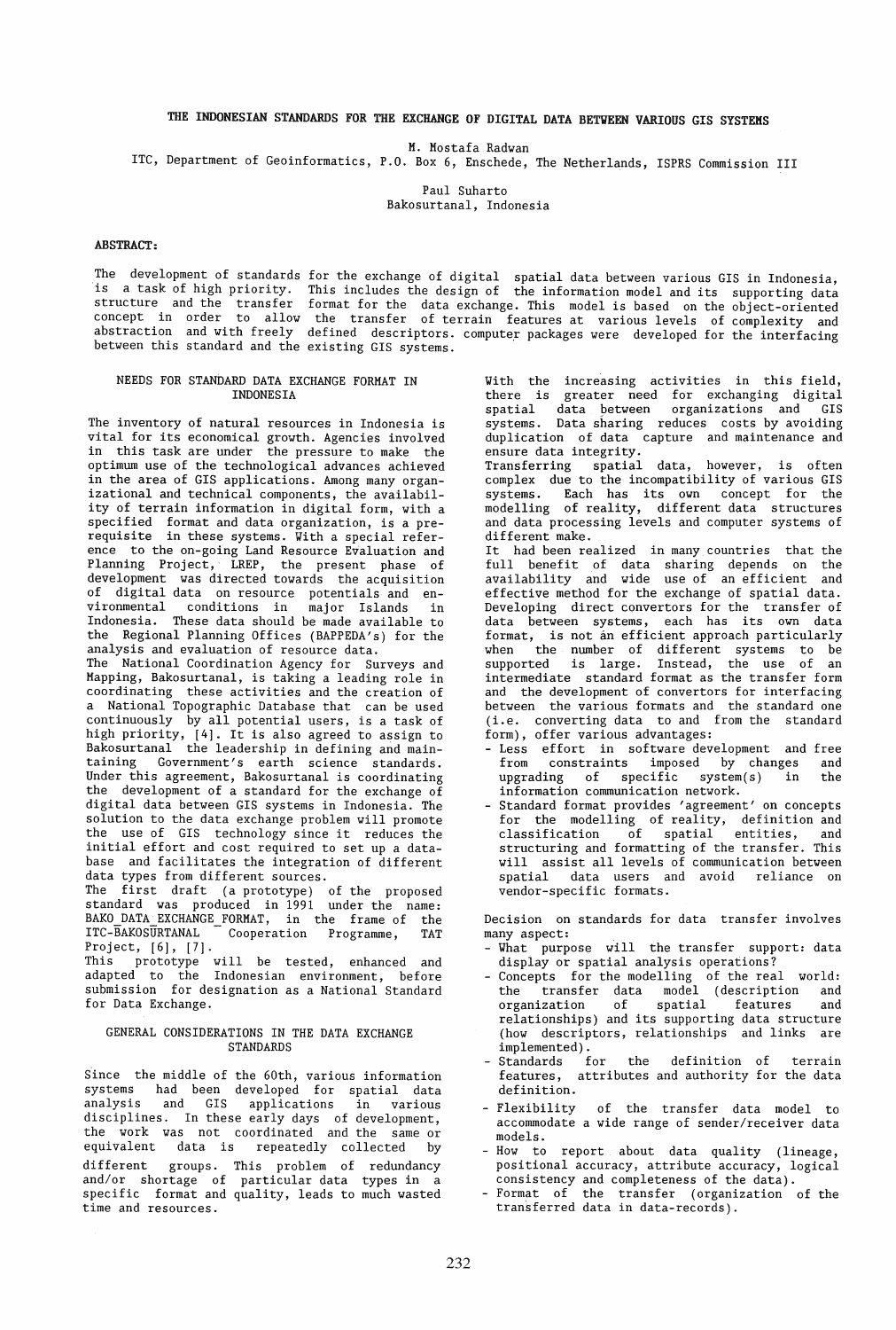- What effort is needed to extract transferred information once being available in such a standard format, and without losing its meaning.
- What tools the transfer should carry in order to support the retrieval and restructuring of the transferred data to the receiving system
- What are the physical characteristics of the transfer media and format for information encoding (e.g. ISO 8211 Format).

Various research groups had been formed in many countries since the 80th in order to handel these issues and design standards for the exchange of digital data.

Several standards had been developed such as the Canadian CCSM National Standards for the Exchange of Digital Topographic Data, the USGS Digital Line Graphic Enhanced DLG-E, the UK National Transfer Format NTF, the USA Spatial Data Transfer Specification SDTS, the Digital Geographic Information Exchange Standard DIGEST for Nato nations, [3], [8]. With few exceptions, the majority of these standards are in an experimental status (i.e. prototypes), subject to evaluation and enhancement.

The International Cartographic Association ICA had founded the ICA working group on Digital Cartographic Database Exchange Standards with the objective to develop a mechanism for the exchange of experiences concerning such developments in many countries, [2], [3].

# DEVELOPMENT PLAN

Reference to the decision taken at Bakosurtanal in the frame of the next phase of the LREP project, 1992-1996, the task of developing standards for the exchange of digital spatial data between the GIS Systems in the Information Network in Indonesia, is to be shared between Bakosurtanal and the BPPT (GIS and Remote Sensing Division, Ministry of Technology), where:

- Bakosurtanal has the task to develop Standards for Data Exchange.

This will include the design of the Information Model and its supporting Data Structure and the Transfer Format for the Data Exchange.

- BPPT has the task to develop the 'interfaces' between this Standard and the various GIS Systems. This will include the development of procedures and computer packages for the conversion of data files in these systems to the Standard Format, and vice versa.

The Bakosurtanal Working-Group on Specification, has the task to develop:

- Standards for Data Transfer
- Standards for Data Definition and Classification
- Standards for Reporting on Data Quality
- Data Dictionary

Due to the complexity of such a task and the time and manpower needed for its completion, and the lack of information about the systems to be considered, we proceeded with this task as follows:

- Study and analysis of the available documents about the specifications made by many mapping institutions around the world, as listed in [8].
- Based on this study and reference to our previous work on the design of concepts for the Bakosurtanal Topographic Databases, [5], the first draft (a prototype) on standard was produced in 1991 under the name: BAKO DATA EXCHANGE FORMAT. This work involves the  $d$ -definition of data types, the transfer's data model for the modelling of terrain features, the data structure which support this

model and the format for data organization (i.e. data records).

- Empirical testing on this prototype and the following versions has be completed before submission for designation as a National Standard for Data Exchange.
- In this test, encoded data files, extracted from the Bakosurtanal Database, will be exchange and decoded by the participating agencies. The concepts of the transfer will be evaluated and suggestions for enhancement and adaptation to the Indonesian environment will be considered in the next version.
- At this phase of development, only the transfer of vector data is considered. Raster data will also be considered in later stage.

## TRANSFER STRUCTURE IN THE BAKO DATA EXCHANGE FORMAT

The main feature of the Bakosurtanal Standard is<br>the use of of the 'Object-Oriented' concept in use of of the 'Object-Oriented' concept in modelling terrain features as a base for the transfer of terrain information. This concept is consistent with the logic of the user's view on the real world as a sets of objects of different semantic classes and of different levels of complexity. This is contrary to the conventional approach which is 'map-sheet' oriented and based on the use of the basic map elements (point/line/area), classified in themes, for the modelling of terrain information.

In most of the published Standards, with few exceptions, the object to map element relation is 1:1 relation, i.e. the object is either a point, a line or an area. In our approach, this relation is n:m relation, i.e. one object in the transfer, will refer to other objects of less complexity and/or more than one map element for its spatial description. Similarly, one map element could be shared by more objects, in the same or different sematic classes in the data hierarchy.

Further, the semantic attributes are defined and assigned to the object, rather than to the basic map elements. These elements however, will have a set of 'standard' attributes: reference to classes which it belongs, and information about source, method and quality of its extraction.

Terrain information and other supporting information being transferred at anyone time is called 'TRANSFER' which might occupy one or more physical volumes.

Logically, the Transfer in this Standard Format will consist of several (related) data types:

- Data Area-Tiles: each consists of geographically related collection of Data Theme-Groups
- Theme-Groups: each consists of topologically and geographically related collection of Data Themes (Entity Classes)
- Data Themes (Entity Classes): each consists of a collection of thematically related Entity-Types (Subclasses).
- Data Entity-Type: a collection of terrain features (objects). These objects are described by its spatial (location and geometry) and semantic (attributes) descriptors and the relationships between them.
- Objects: objects included in the Transfer can be at various levels of complexity, where complex objects are composed of objects of lower logical level in the data hierarchy. In the lowest level, objects are sets of primitive map elements (points, lines, areas).

The composition of a complex object is described by a set of indices to the data records of the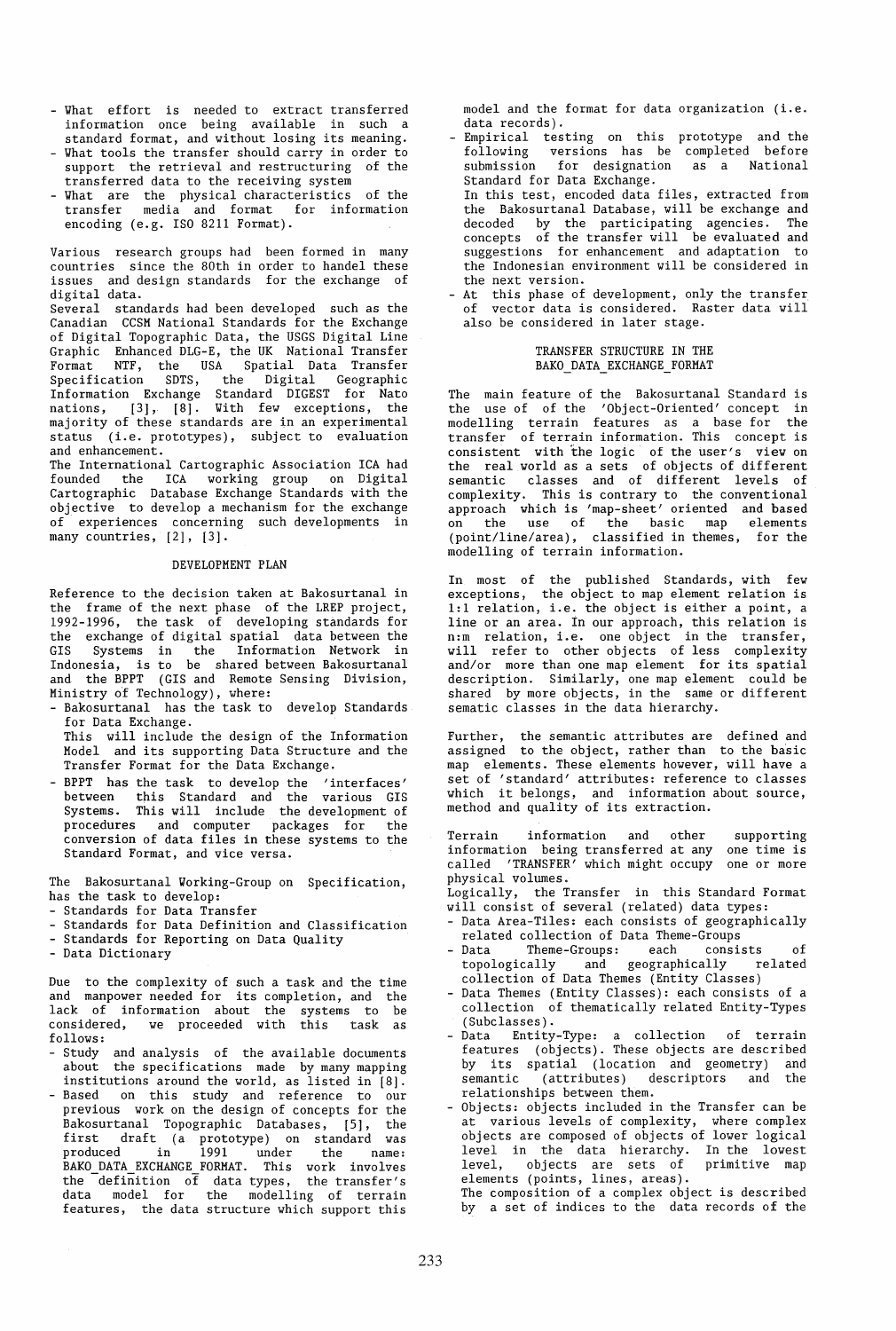corresponding components: other 'less' complex objects and/or primitive elements which compose this complex object.

- Map elements: a set of topologically related map elements: Nodes /Lines/ Polygons), which provide the spatial descriptions of Theme Objects. The primitive elements which are related to all Theme-objects in one Data Theme-Group are grouped in one 'pool', referred to as Theme O. This will preserve the topology between the spatial objects on both levels: in the theme as well as across themes.

The semantic descriptors of terrain objects are given as a set of values for a given Attribute List which is defined in the Transfer's Data Dictionary. Two sets of attributes can be assigned to theme's objects: Standard Set (defined by the specifications), and Non-Standard Set (defined in agreement with the receiving agency).

The structure of this Transfer in the physical volumes, as shown in figure (1), has the following schema:

- SET (1): Transfer Global Information Records: Administrative aspects, definition and area coverage, Data Dictionary.
- SET (2): Area-Tile Records: Definition, area coverage and description of contents, spatial coordinate reference, overall evaluation for the data quality.
- SET (3): Theme-Group Records: Definition of the Theme-Group and list of the Themes included.
- SET (4): Theme Records:
	- 1. Definition of the Theme and the type of its objects.<br>2. Definition
	- of Theme's Entity-Types (sub-classes) and definition of their objects attributes.
	- 3. Theme-Object Lists (object identifiers, quality parameters, attribute lists and reference to their spatial components (other objects and/or map elements).
- SET (5): Primitive Map Elements Records (Nodes/Points, Lines, Areas) Coordinates and topology of these elements.

Further details are given in the Appendix.

## COMPUTER PACKAGES FOR DATA CONVERSION

The development of standards for the exchange of digital data includes the design of 'interfaces' between the proposed standard and the various GIS systems. These include procedures and computer packages for the conversion of the data files in these systems to the Standard Format, and vice versa.

The effort and time needed for this task should not be under estimated and it might exceed the benefits for their specialist applications. Its complexity vary according to the nature of the internal data structure of the database in comparison with those of the proposed Standard. Subset or 'profiles' of the proposed standard may therefore be required to simplify implementation for particular applications.

Vithin the framework of the first prototype development, (ARCINFO\_TO\_BAKO tvo and computer packages BAKO TO ARCINFO) were

developed for the conversion of terrain<br>information (organization, locations and (organization, locations attributes of terrain features), in the ARC/INFO files (where the Bakosurtanal Database resident) into the proposed Standard Format and vice versa. At this stage of development, these programs are based on a simplified 'profile' of the proposed Standard, and are subject to modification and expansion. The objectives of these packages are:

- provide a tool for the exchange data files, extracted from the Bakosurtanal Database, to other agencies which are taking part in the testing of the first prototype.
- give an example to follow in order to help BPPT in developing further 'interfaces' between this Standard and other available GIS systems in Indonesia.

The program package ARCINFO TO BAKO consists of various modules which are executed in a similar sequence to that in Figure (1). The tasks of these modules is to process the information stored in the Bakosurtanal Topographic Database in the ARC/INFO MAPLIBRARY files, [5], and organize them in the required data structure and format:

- Information about the organization of the terrain features in Area-Tiles, Theme-Groups, Themes and Theme's Entity-Types and Theme-Objects will be obtained from the Theme-Objects will be obtained from the<br>MAPLIBRARY DATABASE MANAGEMENT Files and used to write the data sets: SET  $(1)$ , SET  $(2)$ , SET  $(3)$ , SUB-SET  $(4.1)$ , SUB-SET  $(4.2)$ .
- Semantic descriptors (Attributes) of themes objects will be obtained from the INFO and other related Databases Files and used to write the data set:  $SUB-SET (4.3)$ .
- Spatial descriptors (location and topology) of the theme's objects will be defined by the basic map elements (Nodes, Points, Lines, Areas). These elements are described by their location (coordinates) and the topological relationships amongst them and obtained from ARC/INFO Files (ARC, PAL, CNT, LAB, AAT, PAT), in order to write the data set: SET (5).

The program package BAKO\_TO\_ARCINFO will process the information encoded in the Transfer and organize them in ARC/INFO coverages and INFO files:

- Information in data sets: SET (1), SET (2), SET (3), SUB-SET (4.1), SUB-SET (4.2) are organized in the MAPLIBRARY DATABASE MANAGEMENT Files.
- Information in data set: SUB-SET (4.3) about object attributes are stored in INFO Tables, ARC/INFO Coverage-wise, and the references to map elements in SET (5) are used to pick up the corresponding elements which form the Theme's objects and stored in ARC/INFO Files (ARC, PAL, CNT, LAB, AAT, PAT).

Note: complex objects (formed from 'less' complex ones) are not considered in this version and only a simplified profile of this Standard is considered for the transfer of topologically structured vector data.

These modules were written in FORTRAN Language and use the various subroutines in the ARC/INFO Programmer Library in order to access various data files in ARC/INFO, [1].

## FUTURE DEVELOPMENT

In the next phase of the LREP Project, 1992-1996, the task of testing and upgrading the proposed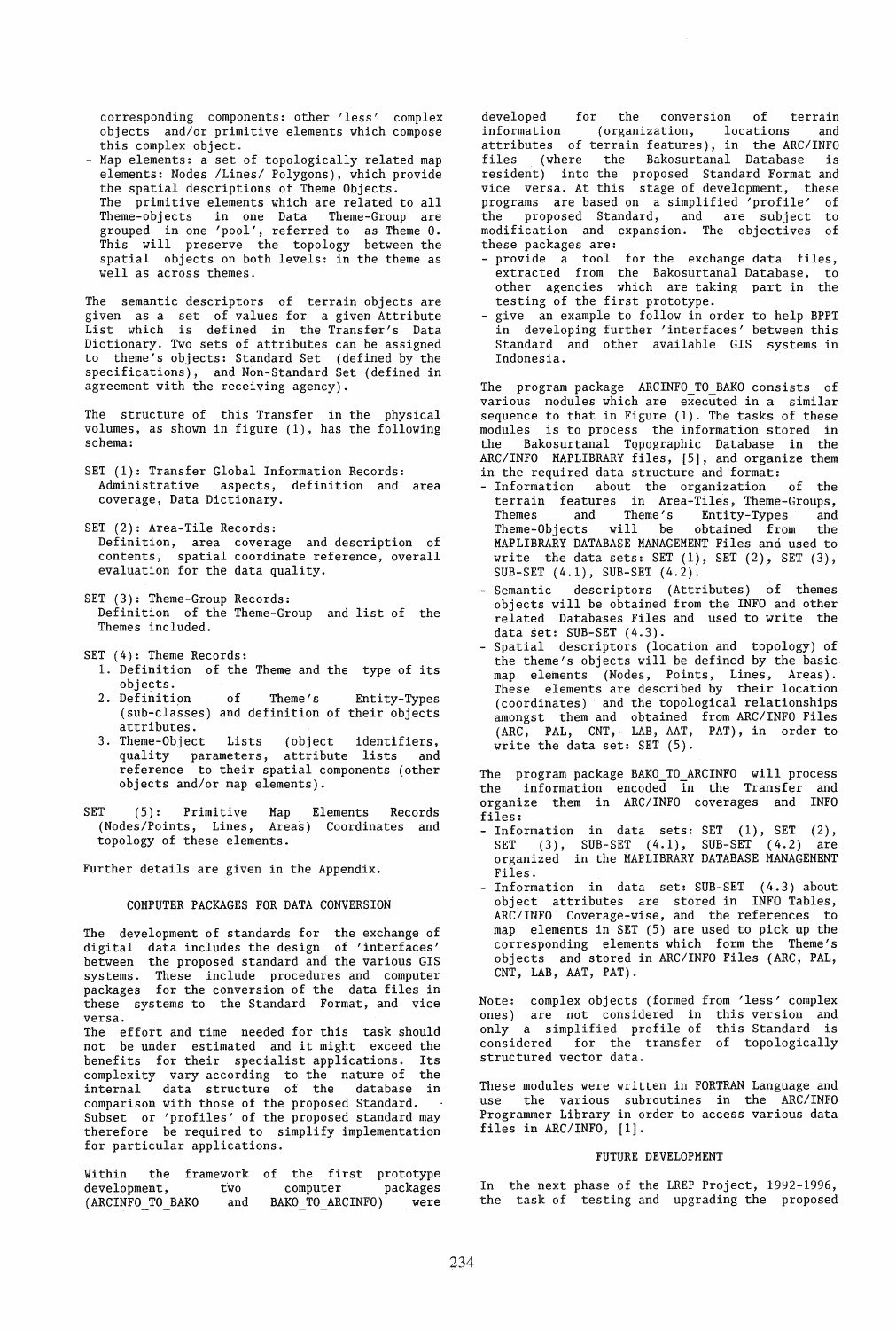Standards will continue. Further interfaces with other GIS systems will be developed in order to promote the proposed Standard and encourage more agencies to participate in these developments.<br>The support of the BAKO DATA EXCUANCE FO support of the BAKO DATA EXCHANGE FORMAT Standard by various geo-information producers and users, will insure full benefit of data sharing and achieve compatibility between GIS systems.

#### REFERENCES

- [2] ICA Meeting Proc., Budapest, August 1989
- **[3]** Moellering H.,1991,Approaches to spatial data base transfer standards, 12th UN Regional Cartographic Conference for Asia and the Pacific, Bangkok 20-28 Feb. 1991<br>Reis J., 1989, LREP Project for
- [4] Reis J.,1989,LREP Project for Regional Planning, UNCRD GIS Symp., Ciloto, Indonesia
- [5] Radwan M., 1990, The creation of a digital database for topographic and terrain relief information at Bakosurtanal, ISPRS Comm.III Symposium Proc., Wuhan May 1990
- [6] Radwan M.,1991,Bakosurtanal Standard for the Exchange of Digital Topographic Data,Document no. 24/1991 ISSN No. 0126-4982, Bakosurtanal, Indonesia
- [7] Radwan M.,1991,TAT Digital Mapping Specialist Report, Bakosurtanal,Indonesia
- [8] Selected Documents on Standards:
	- NTF, National Transfer Standards in UK, Final draft 1987<br>DIGEST, Digital
		- Geographic Information Exchange Standard Defense Mapping Agency, USA, June 1991
		- · SDTS, Spatial Data Transfer Standard, Federal Interagency Coordinating Committee for Digital Cartography, USGS, USA, 1991
		- VPF, Vector Product Format, Defence Mapping Agency, USA, 1990 (also the Digital Chart of The World Database)
		- Canadian CCSM National Standards for the Exchange of Digital Topographic Data, 1985
		- DLG-E Digital Line Graph, USGS Internal Data Format, 1989

#### APPENDIX

# BRIEF DESCRIPTION OF THE TRANSFER RECORDS

SET (1): GLOBAL INFORMATION ABOUT THE TRANSFER The administrative aspects, definition, spatial reference and the data dictionary of the Transfer, are given as follows:

SUB-SET (1.1): TRANSFER HEADER RECORD It provides a reference to the administrative aspects of this transfer.

SUB-SET (1.2): TRANSFER IDENTIFICATION RECORD It gives general information about the Transfer<br>contents, spatial domain and geographic area contents, spatial domain and geographic area<br>reference, range of data-scale and dates of range of data-scale and dates of cultural validity. SUB-SET (1.3): TRANSFER SECURITY RECORD This module provides information about the

security of data, copy right, authority for data update, etc.

SUB-SET (1.4): TRANSFER DIRECTORY RECORDS This Directory Record(s) appears only once in the first physical volume and after the Transfer Header Record. It helps in locating the various Area-Tiles Header Records in the physical volume(s) files.

SUB-SET (1.5): DATA DICTIONARY RECORDS

SUB-SET (1.5.1): SPECIFICATION DOCUMENTS REFERENCE RECORD

It provides reference and publication date of the various specification documents.

SUB-SET (1.5.2): ENTITY DEFINITION RECORDS It gives definition of entities of interest for the Transfer: definition, source and authority for the entity's definition and its attributes.

Entities included in this Transfer will have two sets of attribute lists: Standard Set (defined by specifications), and Non-Standard Set (defined in agreement with the receiving agency).

# SUB-SET (1.5.3): ATTRIBUTE DEFINITION RECORDS

It gives definition of Standard/Non-Standard Attributes: definition, source and authority for the attribute's definition and the valid range of its value.

SET (2): AREA-TILE DATA RECORDS<br>One Area-Tile consists of

,<br>Area-Tile consists of one or more<br>phically related Theme-Groups, and is geographically related Theme-Groups, described by:

SUB-SET (2.1): AREA-TILE DATA HEADER RECORD: DEFINITION

It includes information about area name, area coverage, no. of Theme-Groups and list of Themes and brief description of its contents.

SUB-SET (2.2): AREA-TILE DATA DIRECTORY RECORDS This Directory Record(s) is used to locate (in the physical volume(s) files) the various Theme-Groups in this area.

SUB-SET (2.3): RECORDS FOR THE SPATIAL REFERENCE The spatial reference in a spatial data transfer is defined through the use of the following modules:

SUB-SET (2.3.1): SPATIAL DOMAIN RECORD Definition of coordinate system, units, and the extent of the spatial address. This is given as reference to specification's document which handle this matter.

SUB-SET (2.3.2): INTERNAL SPATIAL REFERENCE RECORD Internal Spatial Reference: from the internal coordinate system to the external system. This includes coordinate type, format, and scaling and shifting of coordinates.

SUB-SET (2.3.3): EXTERNAL SPATIAL REFERENCE RECORD External Spatial Reference (to define the external coordinate system).

SUB-SET (2.4): AREA-TILE DATA QUALITY RECORD It provides an overall evaluation for the Data in this area, such as the source of information (database reference), completeness and cultural validity, reliability of positional and validity, reliability of positional and<br>classification of its contents (descriptive text).

SET (3): DATA THEME-GROUP RECORDS<br>One Theme-Group includes Theme-Group includes one or more topologically/logically related themes. Themes in one Group share the same primitive map elements (Node/Line/Polygon). They are numbered from Theme to Theme  $n$ , While Theme 0 refers to the map elements in this group. One Theme-Group is Described by:

SUB-SET (3.1): THEME-GROUP HEADER RECORD It gives definition of this Group, list and definition of Themes included and nature of relationships between them.